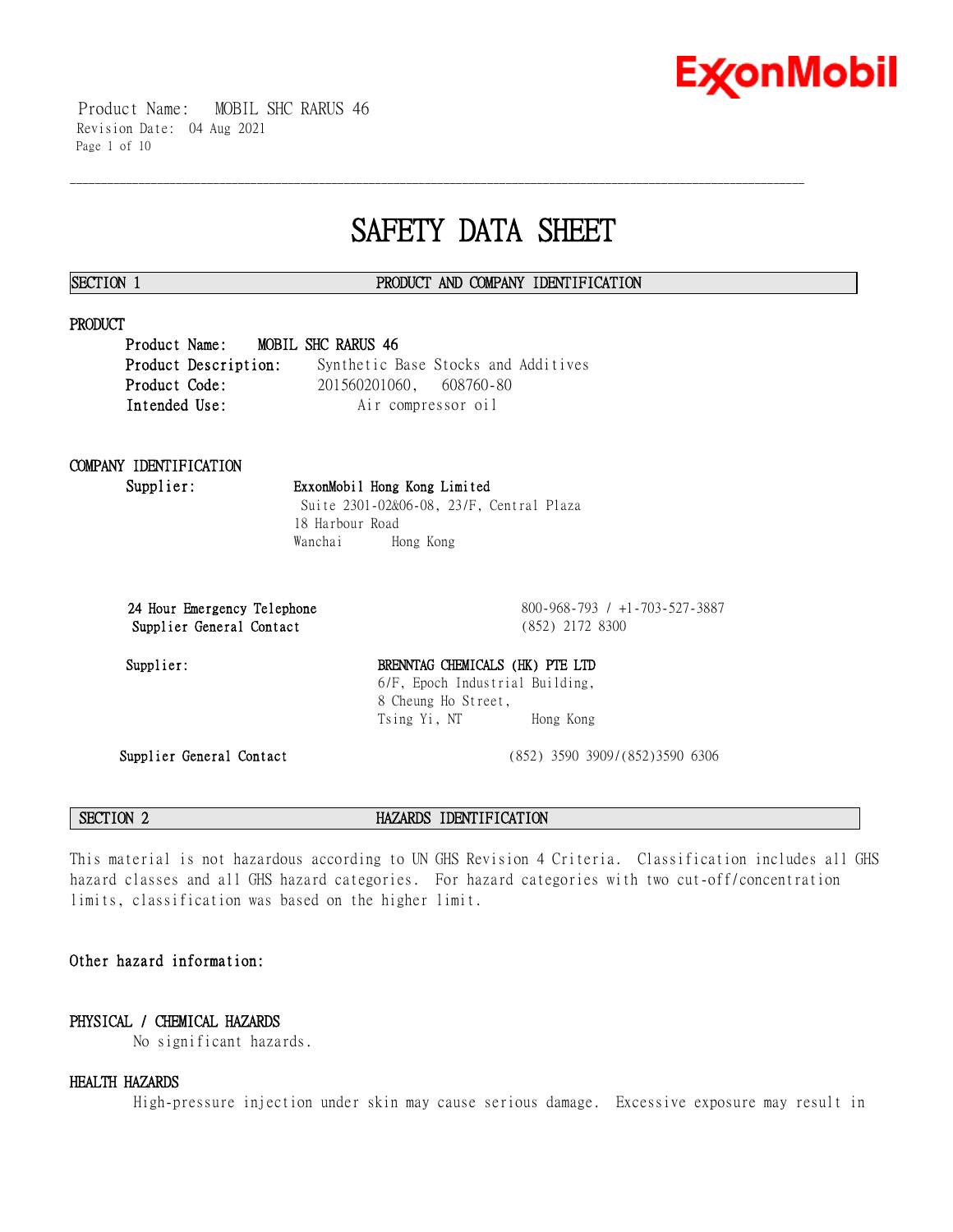

 Product Name: MOBIL SHC RARUS 46 Revision Date: 04 Aug 2021 Page 2 of 10

eye, skin, or respiratory irritation.

#### **ENVIRONMENTAL HAZARDS**

No significant hazards.

**NOTE:** This material should not be used for any other purpose than the intended use in Section 1 without expert advice. Health studies have shown that chemical exposure may cause potential human health risks which may vary from person to person.

\_\_\_\_\_\_\_\_\_\_\_\_\_\_\_\_\_\_\_\_\_\_\_\_\_\_\_\_\_\_\_\_\_\_\_\_\_\_\_\_\_\_\_\_\_\_\_\_\_\_\_\_\_\_\_\_\_\_\_\_\_\_\_\_\_\_\_\_\_\_\_\_\_\_\_\_\_\_\_\_\_\_\_\_\_\_\_\_\_\_\_\_\_\_\_\_\_\_\_\_\_\_\_\_\_\_\_\_\_\_\_\_\_\_\_\_\_\_

#### **SECTION 3 COMPOSITION / INFORMATION ON INGREDIENTS**

This material is defined as a mixture.

#### **No Hazardous Substance(s) or Complex Substance(s) required for disclosure.**

| <b>SECTION</b> | <b>MEASURES</b><br>FIRST<br>AIP |  |
|----------------|---------------------------------|--|
|----------------|---------------------------------|--|

#### **INHALATION**

Remove from further exposure. For those providing assistance, avoid exposure to yourself or others. Use adequate respiratory protection. If respiratory irritation, dizziness, nausea, or unconsciousness occurs, seek immediate medical assistance. If breathing has stopped, assist ventilation with a mechanical device or use mouth-to-mouth resuscitation.

#### **SKIN CONTACT**

Wash contact areas with soap and water. If product is injected into or under the skin, or into any part of the body, regardless of the appearance of the wound or its size, the individual should be evaluated immediately by a physician as a surgical emergency. Even though initial symptoms from high pressure injection may be minimal or absent, early surgical treatment within the first few hours may significantly reduce the ultimate extent of injury.

#### **EYE CONTACT**

Flush thoroughly with water. If irritation occurs, get medical assistance.

#### **INGESTION**

First aid is normally not required. Seek medical attention if discomfort occurs.

#### **SECTION 5 FIRE FIGHTING MEASURES**

#### **EXTINGUISHING MEDIA**

**Appropriate Extinguishing Media:** Use water fog, foam, dry chemical or carbon dioxide (CO2) to extinguish flames.

**Inappropriate Extinguishing Media:** Straight streams of water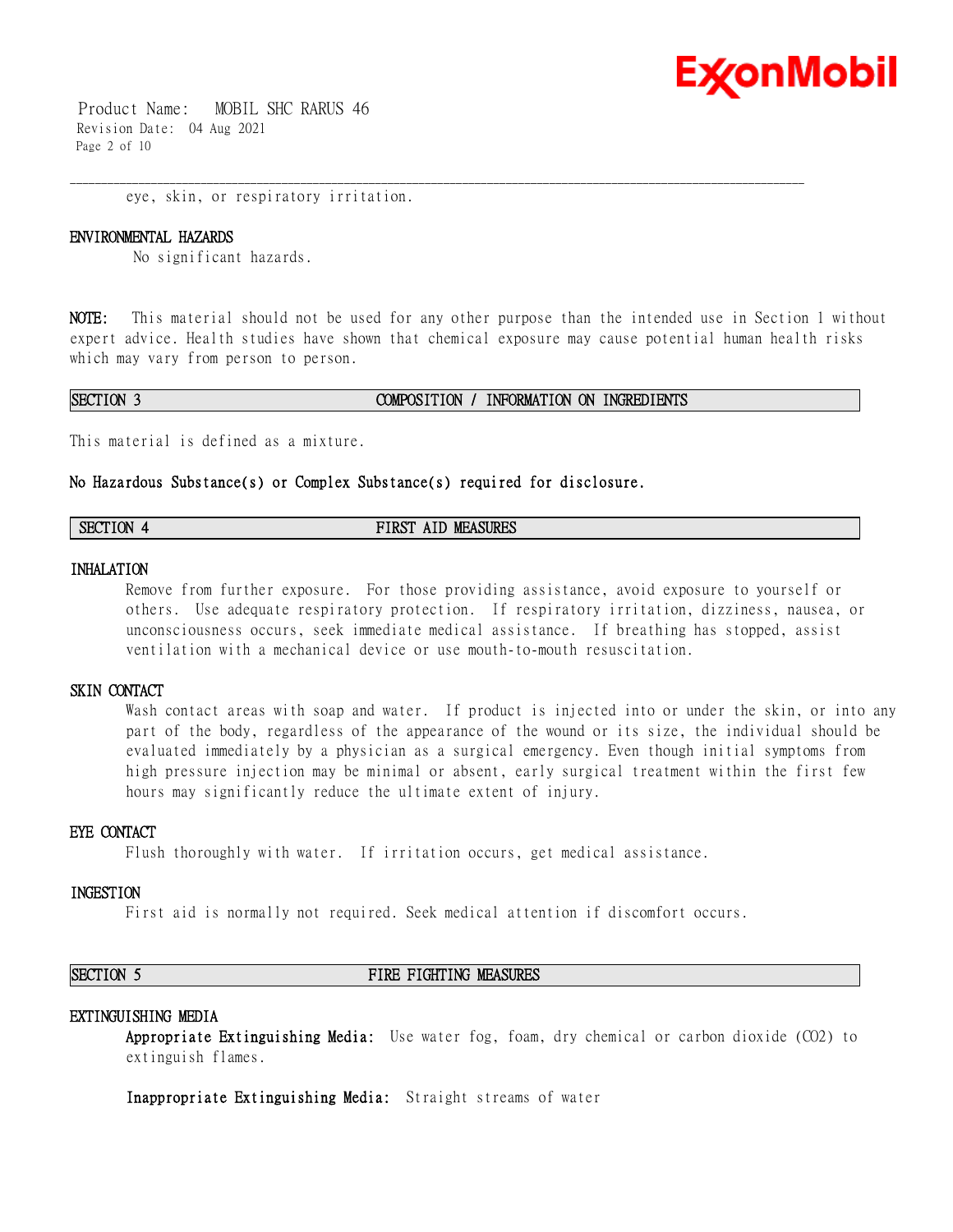

 Product Name: MOBIL SHC RARUS 46 Revision Date: 04 Aug 2021 Page 3 of 10

#### **FIRE FIGHTING**

**Fire Fighting Instructions:** Evacuate area. Prevent run-off from fire control or dilution from entering streams, sewers or drinking water supply. Fire-fighters should use standard protective equipment and in enclosed spaces, self-contained breathing apparatus (SCBA). Use water spray to cool fire exposed surfaces and to protect personnel.

\_\_\_\_\_\_\_\_\_\_\_\_\_\_\_\_\_\_\_\_\_\_\_\_\_\_\_\_\_\_\_\_\_\_\_\_\_\_\_\_\_\_\_\_\_\_\_\_\_\_\_\_\_\_\_\_\_\_\_\_\_\_\_\_\_\_\_\_\_\_\_\_\_\_\_\_\_\_\_\_\_\_\_\_\_\_\_\_\_\_\_\_\_\_\_\_\_\_\_\_\_\_\_\_\_\_\_\_\_\_\_\_\_\_\_\_\_\_

**Hazardous Combustion Products:** Aldehydes, Incomplete combustion products, Oxides of carbon, Smoke, Fume, Sulphur oxides

#### **FLAMMABILITY PROPERTIES**

**Flash Point [Method]:** 210 C (410 F) [ ASTM D-92] **Flammable Limits (Approximate volume % in air):** LEL: 0.9 UEL: 7.0 **Autoignition Temperature:** 373 C (703 F) [ASTM E659]

#### **SECTION 6 ACCIDENTAL RELEASE MEASURES**

#### **NOTIFICATION PROCEDURES**

In the event of a spill or accidental release, notify relevant authorities in accordance with all applicable regulations.

#### **PROTECTIVE MEASURES**

Avoid contact with spilled material. See Section 5 for fire fighting information. See the Hazard Identification Section for Significant Hazards. See Section 4 for First Aid Advice. See Section 8 for advice on the minimum requirements for personal protective equipment. Additional protective measures may be necessary, depending on the specific circumstances and/or the expert judgment of the emergency responders.

#### **SPILL MANAGEMENT**

**Land Spill:** Stop leak if you can do so without risk. Recover by pumping or with suitable absorbent.

**Water Spill:** Stop leak if you can do so without risk. Confine the spill immediately with booms. Warn other shipping. Remove from the surface by skimming or with suitable absorbents. Seek the advice of a specialist before using dispersants.

Water spill and land spill recommendations are based on the most likely spill scenario for this material; however, geographic conditions, wind, temperature, (and in the case of a water spill) wave and current direction and speed may greatly influence the appropriate action to be taken. For this reason, local experts should be consulted. Note: Local regulations may prescribe or limit action to be taken.

#### **ENVIRONMENTAL PRECAUTIONS**

Large Spills: Dyke far ahead of liquid spill for later recovery and disposal. Prevent entry into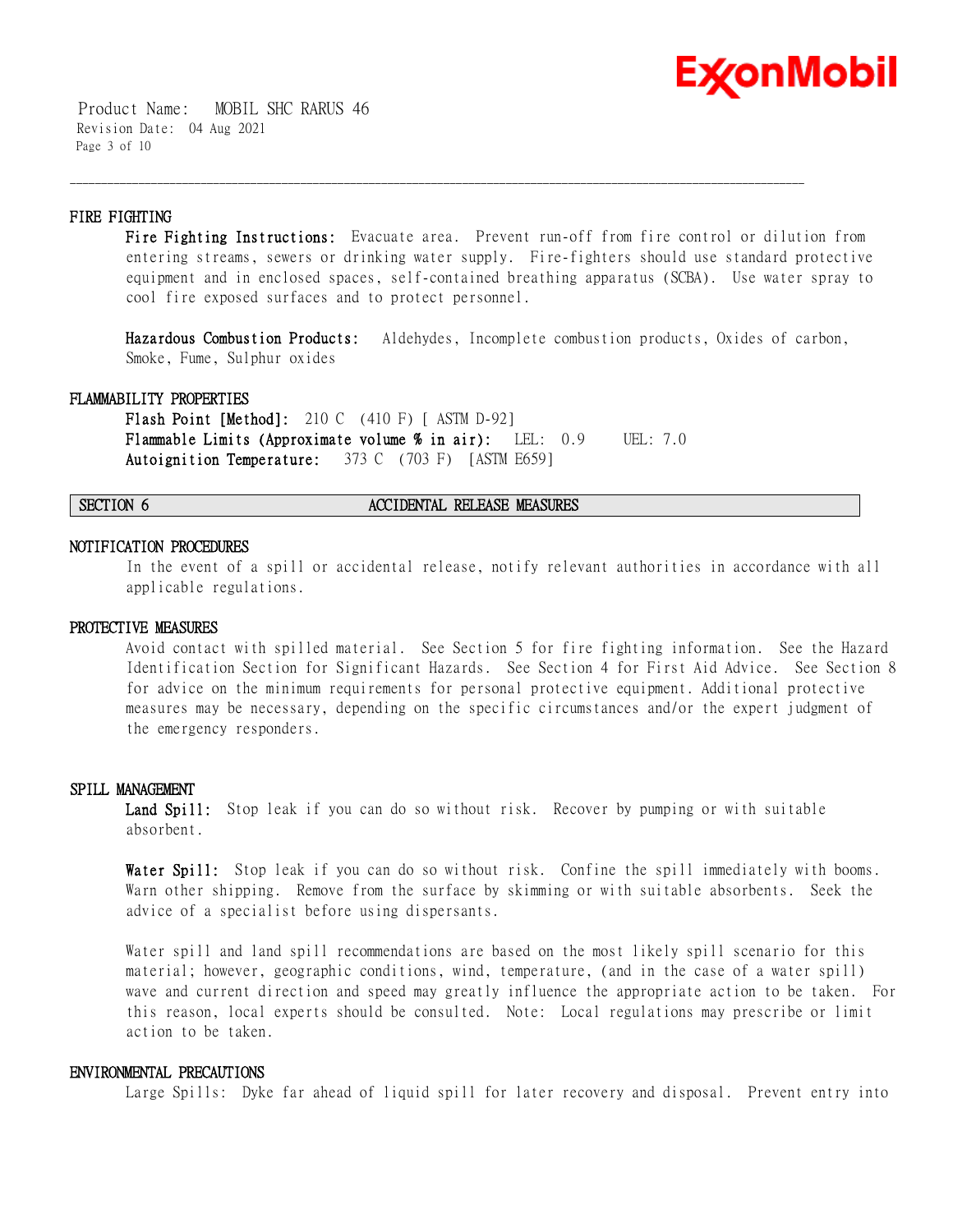

 Product Name: MOBIL SHC RARUS 46 Revision Date: 04 Aug 2021 Page 4 of 10

waterways, sewers, basements or confined areas.

#### **SECTION 7 HANDLING AND STORAGE**

\_\_\_\_\_\_\_\_\_\_\_\_\_\_\_\_\_\_\_\_\_\_\_\_\_\_\_\_\_\_\_\_\_\_\_\_\_\_\_\_\_\_\_\_\_\_\_\_\_\_\_\_\_\_\_\_\_\_\_\_\_\_\_\_\_\_\_\_\_\_\_\_\_\_\_\_\_\_\_\_\_\_\_\_\_\_\_\_\_\_\_\_\_\_\_\_\_\_\_\_\_\_\_\_\_\_\_\_\_\_\_\_\_\_\_\_\_\_

#### **HANDLING**

This material is not intended for use in air compressors for breathing applications. Prevent small spills and leakage to avoid slip hazard. Material can accumulate static charges which may cause an electrical spark (ignition source). When the material is handled in bulk, an electrical spark could ignite any flammable vapors from liquids or residues that may be present (e.g., during switch-loading operations). Use proper bonding and/or earthing procedures. However, bonding and earthing may not eliminate the hazard from static accumulation. Consult local applicable standards for guidance. Additional references include American Petroleum Institute 2003 (Protection Against Ignitions Arising out of Static, Lightning and Stray Currents) or National Fire Protection Agency 77 (Recommended Practice on Static Electricity) or CENELEC CLC/TR 50404 (Electrostatics - Code of practice for the avoidance of hazards due to static electricity).

**Static Accumulator:** This material is a static accumulator.

#### **STORAGE**

The type of container used to store the material may affect static accumulation and dissipation. Do not store in open or unlabelled containers.

#### **SECTION 8 EXPOSURE CONTROLS / PERSONAL PROTECTION**

**Exposure limits/standards for materials that can be formed when handling this product:** When mists / aerosols can occur the following is recommended: 5 mg/m3 - ACGIH TLV (inhalable fraction).

NOTE: Limits/standards shown for guidance only. Follow applicable regulations.

#### **ENGINEERING CONTROLS**

The level of protection and types of controls necessary will vary depending upon potential exposure conditions. Control measures to consider:

No special requirements under ordinary conditions of use and with adequate ventilation.

#### **PERSONAL PROTECTION**

Personal protective equipment selections vary based on potential exposure conditions such as applications, handling practices, concentration and ventilation. Information on the selection of protective equipment for use with this material, as provided below, is based upon intended, normal usage.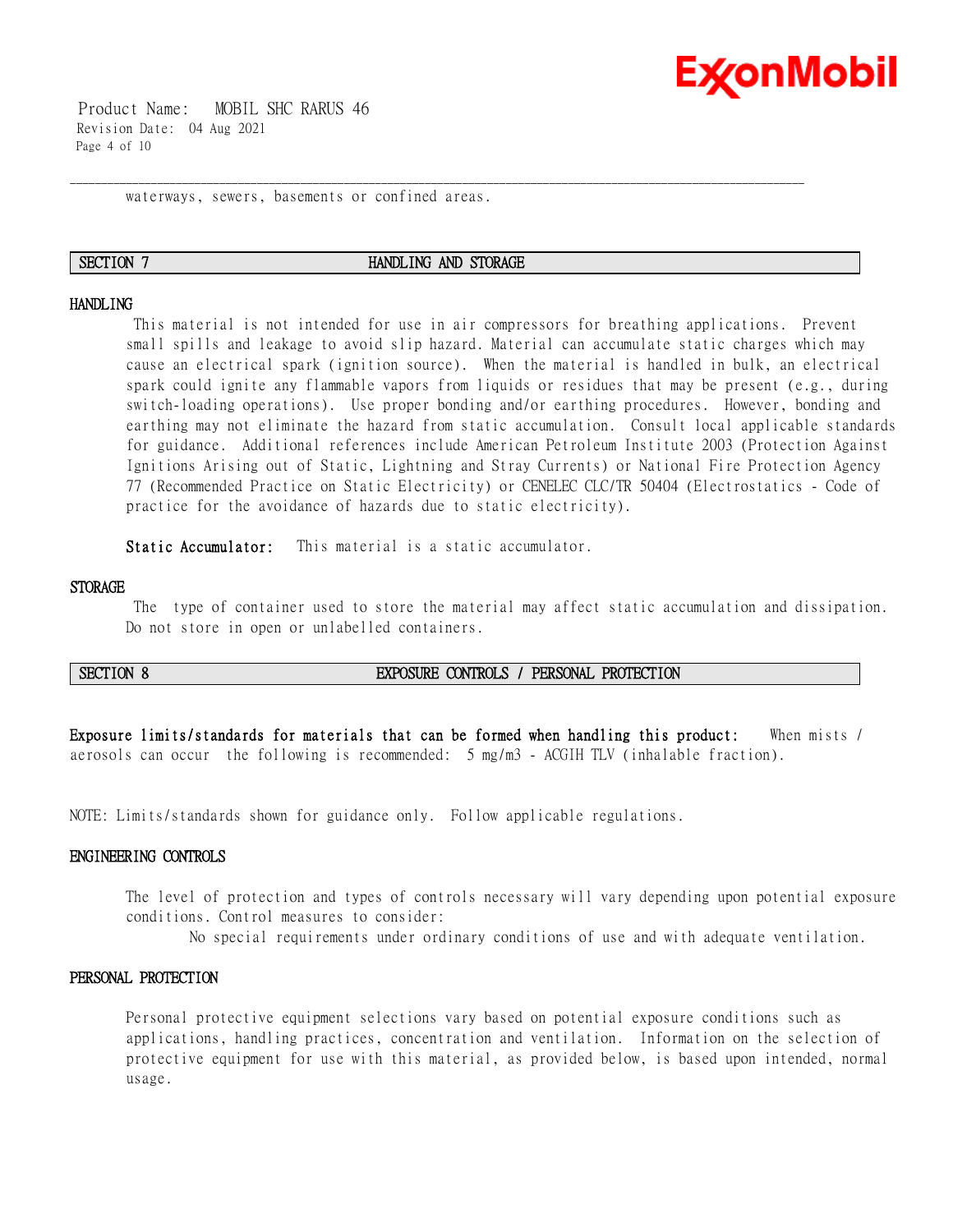

 Product Name: MOBIL SHC RARUS 46 Revision Date: 04 Aug 2021 Page 5 of 10

> **Respiratory Protection:** If engineering controls do not maintain airborne contaminant concentrations at a level which is adequate to protect worker health, an approved respirator may be appropriate. Respirator selection, use, and maintenance must be in accordance with regulatory requirements, if applicable. Types of respirators to be considered for this material include: No special requirements under ordinary conditions of use and with adequate ventilation. Particulate

\_\_\_\_\_\_\_\_\_\_\_\_\_\_\_\_\_\_\_\_\_\_\_\_\_\_\_\_\_\_\_\_\_\_\_\_\_\_\_\_\_\_\_\_\_\_\_\_\_\_\_\_\_\_\_\_\_\_\_\_\_\_\_\_\_\_\_\_\_\_\_\_\_\_\_\_\_\_\_\_\_\_\_\_\_\_\_\_\_\_\_\_\_\_\_\_\_\_\_\_\_\_\_\_\_\_\_\_\_\_\_\_\_\_\_\_\_\_

For high airborne concentrations, use an approved supplied-air respirator, operated in positive pressure mode. Supplied air respirators with an escape bottle may be appropriate when oxygen levels are inadequate, gas/vapour warning properties are poor, or if air purifying filter capacity/rating may be exceeded.

**Hand Protection:** Any specific glove information provided is based on published literature and glove manufacturer data. Glove suitability and breakthrough time will differ depending on the specific use conditions. Contact the glove manufacturer for specific advice on glove selection and breakthrough times for your use conditions. Inspect and replace worn or damaged gloves. The types of gloves to be considered for this material include:

No protection is ordinarily required under normal conditions of use. Nitrile,Viton

**Eye Protection:** If contact is likely, safety glasses with side shields are recommended.

**Skin and Body Protection:** Any specific clothing information provided is based on published literature or manufacturer data. The types of clothing to be considered for this material include: No skin protection is ordinarily required under normal conditions of use. In accordance with good industrial hygiene practices, precautions should be taken to avoid skin contact.

**Specific Hygiene Measures:** Always observe good personal hygiene measures, such as washing after handling the material and before eating, drinking, and/or smoking. Routinely wash work clothing and protective equipment to remove contaminants. Discard contaminated clothing and footwear that cannot be cleaned. Practice good housekeeping.

#### **ENVIRONMENTAL CONTROLS**

Comply with applicable environmental regulations limiting discharge to air, water and soil. Protect the environment by applying appropriate control measures to prevent or limit emissions.

#### **SECTION 9 PHYSICAL AND CHEMICAL PROPERTIES**

**Note: Physical and chemical properties are provided for safety, health and environmental considerations only and may not fully represent product specifications. Contact the Supplier for additional information.**

**GENERAL INFORMATION Physical State:** Liquid **Colour:** Amber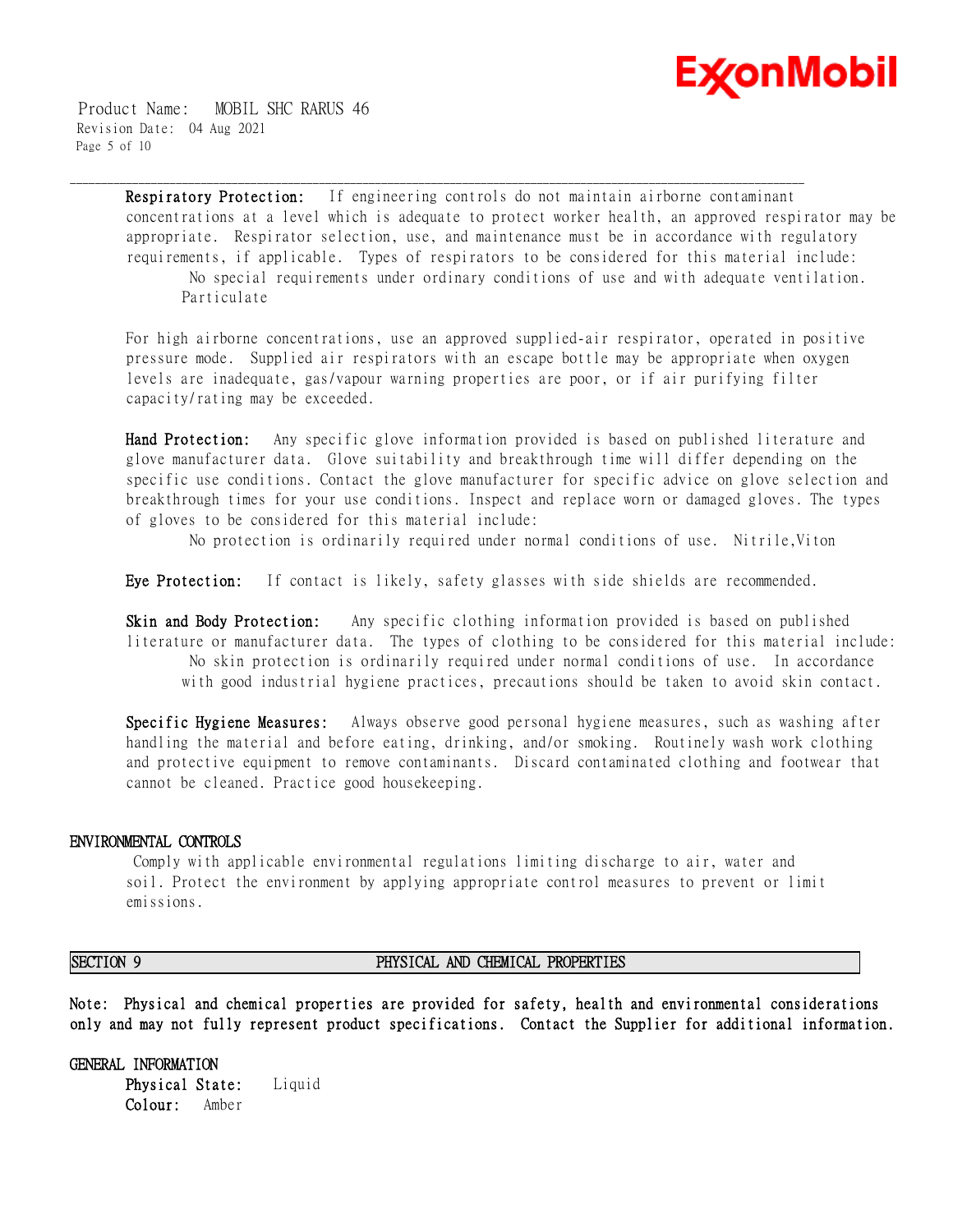

 Product Name: MOBIL SHC RARUS 46 Revision Date: 04 Aug 2021 Page 6 of 10

> **Odour:** Characteristic **Odour Threshold:** N/D

**IMPORTANT HEALTH, SAFETY, AND ENVIRONMENTAL INFORMATION Relative Density (at 15 C):** 0.868 [ASTM D1298] **Flash Point [Method]:** 210 C (410 F) [ ASTM D-92] **Flammable Limits (Approximate volume % in air):** LEL: 0.9 UEL: 7.0 **Flammability (Solid, Gas):** N/A **Autoignition Temperature:** 373 C (703 F) [ASTM E659] **Boiling Point / Range:** > 316 C (601 F) **Vapour Density (Air = 1):**  $> 2$  at 101 kPa **Vapour Pressure:** < 0.013 kPa (0.1 mm Hg) at 20 C **Evaporation Rate (n-butyl acetate = 1):** N/D **pH:** N/A **Log Pow (n-Octanol/Water Partition Coefficient):** > 3.5 **Solubility in Water:** Negligible **Viscosity:** 44.1 cSt (44.1 mm2/sec) at 40 C [ASTM D 445] **Freezing Point:** N/D **Melting Point:** N/A **Decomposition Temperature:** N/D **Oxidizing Properties:** See Hazards Identification Section.

\_\_\_\_\_\_\_\_\_\_\_\_\_\_\_\_\_\_\_\_\_\_\_\_\_\_\_\_\_\_\_\_\_\_\_\_\_\_\_\_\_\_\_\_\_\_\_\_\_\_\_\_\_\_\_\_\_\_\_\_\_\_\_\_\_\_\_\_\_\_\_\_\_\_\_\_\_\_\_\_\_\_\_\_\_\_\_\_\_\_\_\_\_\_\_\_\_\_\_\_\_\_\_\_\_\_\_\_\_\_\_\_\_\_\_\_\_\_

**OTHER INFORMATION**

**Pour Point:**  $-33 \text{ C}$  (-27 F) [ ASTM D5950]

#### **SECTION 10 STABILITY AND REACTIVITY**

**STABILITY:** Material is stable under normal conditions.

**CONDITIONS TO AVOID:** Excessive heat. High energy sources of ignition.

**MATERIALS TO AVOID:** Strong oxidisers

**HAZARDOUS DECOMPOSITION PRODUCTS:** Material does not decompose at ambient temperatures.

**POSSIBILITY OF HAZARDOUS REACTIONS:** Hazardous polymerization will not occur.

### **SECTION 11 TOXICOLOGICAL INFORMATION**

### **INFORMATION ON TOXICOLOGICAL EFFECTS**

| Hazard Class                          | Conclusion / Remarks                                    |
|---------------------------------------|---------------------------------------------------------|
| Inhalation                            |                                                         |
| Acute Toxicity: No end point data for | Minimally Toxic. Based on assessment of the components. |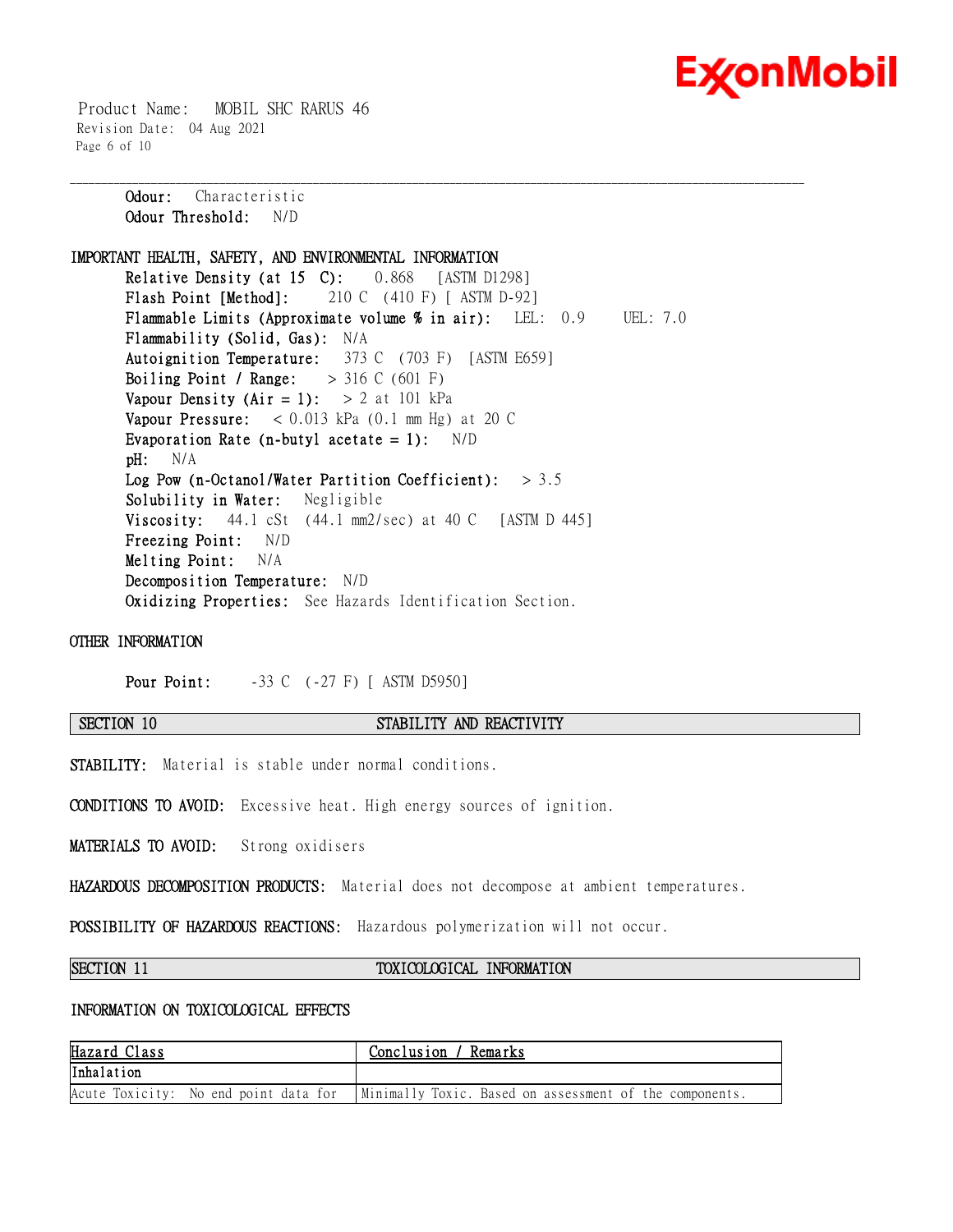

 Product Name: MOBIL SHC RARUS 46 Revision Date: 04 Aug 2021 Page 7 of 10

| material.                               |                                                             |
|-----------------------------------------|-------------------------------------------------------------|
| Irritation: No end point data for       | Negligible hazard at ambient/normal handling temperatures.  |
| material.                               |                                                             |
| Ingestion                               |                                                             |
| Acute Toxicity: No end point data for   | Minimally Toxic. Based on assessment of the components.     |
| material.                               |                                                             |
| Skin                                    |                                                             |
| Acute Toxicity: No end point data for   | Minimally Toxic. Based on assessment of the components.     |
| material.                               |                                                             |
| Skin Corrosion/Irritation: No end point | Negligible irritation to skin at ambient temperatures.      |
| data for material.                      | Based on assessment of the components.                      |
| Eye                                     |                                                             |
| Serious Eye Damage/Irritation: No end   | May cause mild, short-lasting discomfort to eyes. Based on  |
| point data for material.                | assessment of the components.                               |
| Sensitisation                           |                                                             |
| Respiratory Sensitization: No end point | Not expected to be a respiratory sensitizer.                |
| data for material.                      |                                                             |
| Skin Sensitization: No end point data   | Not expected to be a skin sensitizer. Based on assessment   |
| for material.                           | of the components.                                          |
| Aspiration: Data available.             | Not expected to be an aspiration hazard. Based on physico-  |
|                                         | chemical properties of the material.                        |
| Germ Cell Mutagenicity: No end point    | Not expected to be a germ cell mutagen. Based on assessment |
| data for material.                      | of the components.                                          |
| Carcinogenicity: No end point data for  | Not expected to cause cancer. Based on assessment of the    |
| material.                               | components.                                                 |
| Reproductive Toxicity: No end point     | Not expected to be a reproductive toxicant. Based on        |
| data for material.                      | assessment of the components.                               |
| Lactation: No end point data for        | Not expected to cause harm to breast-fed children.          |
| material.                               |                                                             |
| Specific Target Organ Toxicity (STOT)   |                                                             |
| Single Exposure: No end point data for  | Not expected to cause organ damage from a single exposure.  |
| material.                               |                                                             |
| Repeated Exposure: No end point data    | Not expected to cause organ damage from prolonged or        |
| for material.                           | repeated exposure. Based on assessment of the components.   |

\_\_\_\_\_\_\_\_\_\_\_\_\_\_\_\_\_\_\_\_\_\_\_\_\_\_\_\_\_\_\_\_\_\_\_\_\_\_\_\_\_\_\_\_\_\_\_\_\_\_\_\_\_\_\_\_\_\_\_\_\_\_\_\_\_\_\_\_\_\_\_\_\_\_\_\_\_\_\_\_\_\_\_\_\_\_\_\_\_\_\_\_\_\_\_\_\_\_\_\_\_\_\_\_\_\_\_\_\_\_\_\_\_\_\_\_\_\_

### **OTHER INFORMATION**

### **Contains:**

Synthetic base oils: Not expected to cause significant health effects under conditions of normal use, based on laboratory studies with the same or similar materials. Not mutagenic or genotoxic. Not sensitising in test animals and humans.

**IARC Classification: The following ingredients are cited on the lists below:** None.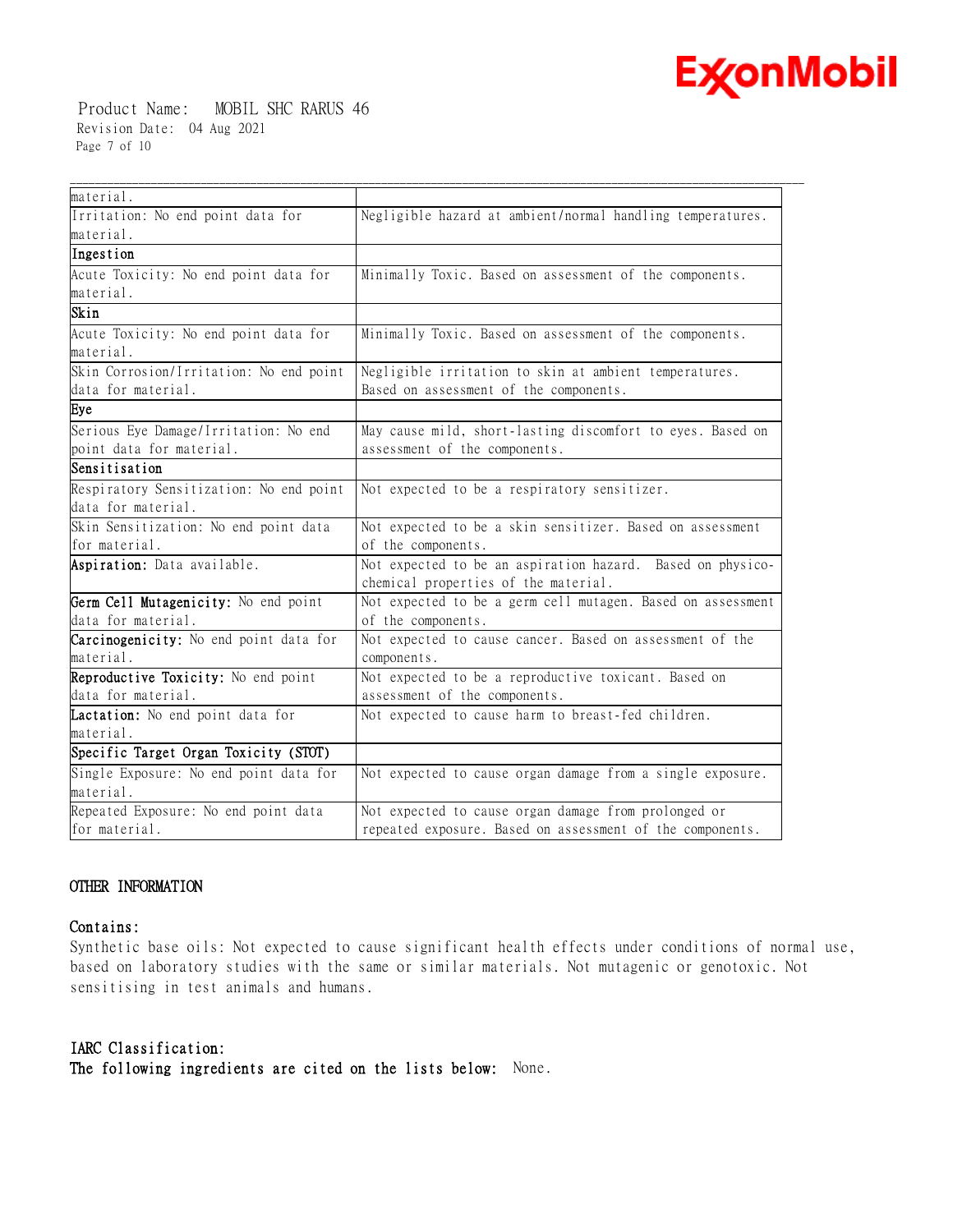

 Product Name: MOBIL SHC RARUS 46 Revision Date: 04 Aug 2021 Page 8 of 10

--REGULATORY LISTS SEARCHED--  $1 = IARC$  1  $2 = IARC$  2A  $3 = IARC$  2B

\_\_\_\_\_\_\_\_\_\_\_\_\_\_\_\_\_\_\_\_\_\_\_\_\_\_\_\_\_\_\_\_\_\_\_\_\_\_\_\_\_\_\_\_\_\_\_\_\_\_\_\_\_\_\_\_\_\_\_\_\_\_\_\_\_\_\_\_\_\_\_\_\_\_\_\_\_\_\_\_\_\_\_\_\_\_\_\_\_\_\_\_\_\_\_\_\_\_\_\_\_\_\_\_\_\_\_\_\_\_\_\_\_\_\_\_\_\_

### **SECTION 12 ECOLOGICAL INFORMATION**

The information given is based on data for the material, components of the material, or for similar materials, through the application of bridging principals.

#### **ECOTOXICITY**

Material -- Not expected to be harmful to aquatic organisms.

#### **MOBILITY**

 Base oil component -- Low solubility and floats and is expected to migrate from water to the land. Expected to partition to sediment and wastewater solids.

### **SECTION 13 DISPOSAL CONSIDERATIONS**

Disposal recommendations based on material as supplied. Disposal must be in accordance with current applicable laws and regulations, and material characteristics at time of disposal.

#### **DISPOSAL RECOMMENDATIONS**

Product is suitable for burning in an enclosed controlled burner for fuel value or disposal by supervised incineration at very high temperatures to prevent formation of undesirable combustion products. Protect the environment. Dispose of used oil at designated sites. Minimize skin contact. Do not mix used oils with solvents, brake fluids or coolants.

**Empty Container Warning** Empty Container Warning (where applicable): Empty containers may contain residue and can be dangerous. Do not attempt to refill or clean containers without proper instructions. Empty drums should be completely drained and safely stored until appropriately reconditioned or disposed. Empty containers should be taken for recycling, recovery, or disposal through suitably qualified or licensed contractor and in accordance with governmental regulations. DO NOT PRESSURISE, CUT, WELD, BRAZE, SOLDER, DRILL, GRIND, OR EXPOSE SUCH CONTAINERS TO HEAT, FLAME, SPARKS, STATIC ELECTRICITY, OR OTHER SOURCES OF IGNITION. THEY MAY EXPLODE AND CAUSE INJURY OR DEATH.

#### **SECTION 14 TRANSPORT INFORMATION**

**LAND (ADR)** : Not Regulated for Land Transport

**SEA (IMDG):** Not Regulated for Sea Transport according to IMDG-Code

**Marine Pollutant:** No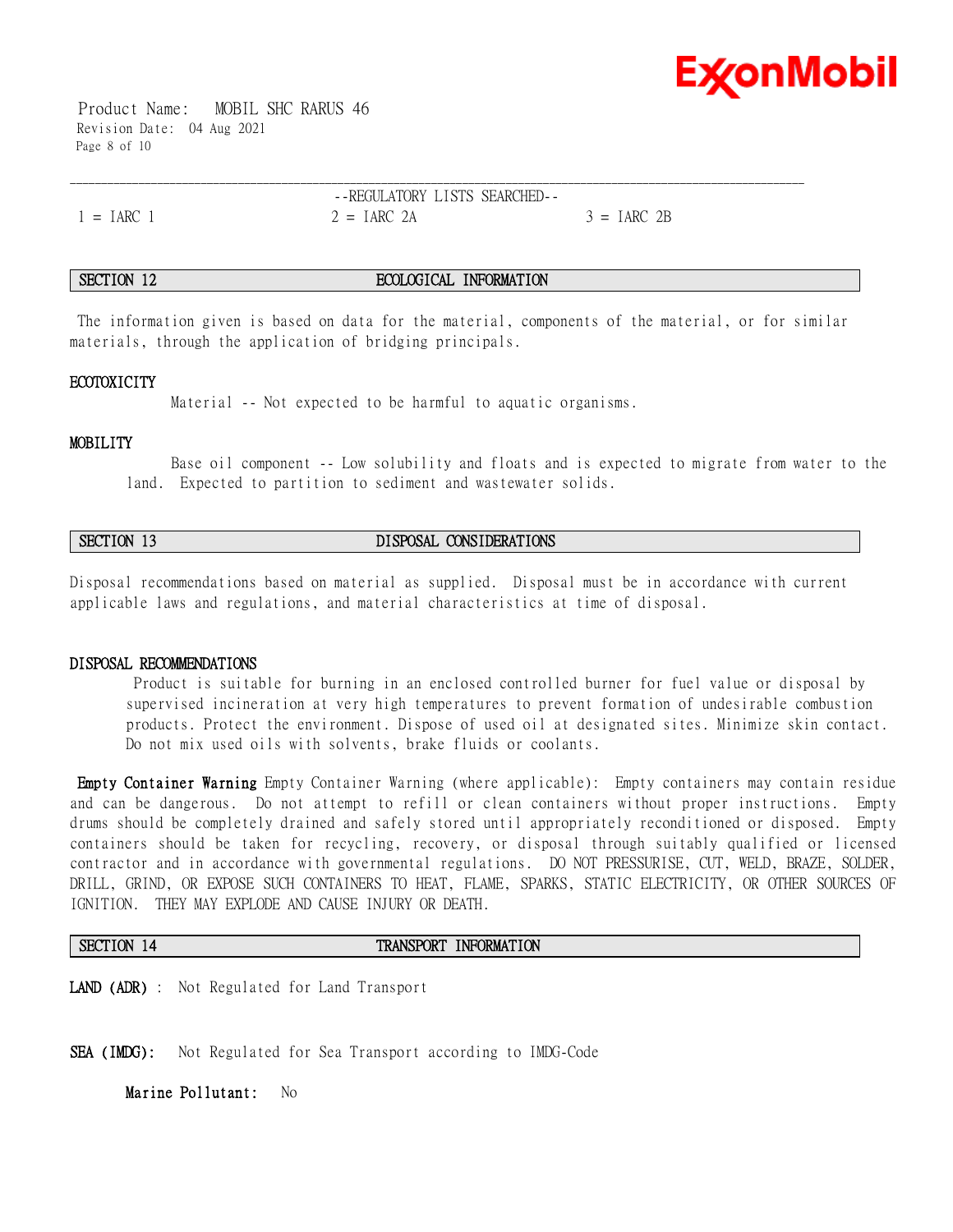

 Product Name: MOBIL SHC RARUS 46 Revision Date: 04 Aug 2021 Page 9 of 10

#### **AIR (IATA):** Not Regulated for Air Transport

### **SECTION 15 REGULATORY INFORMATION**

\_\_\_\_\_\_\_\_\_\_\_\_\_\_\_\_\_\_\_\_\_\_\_\_\_\_\_\_\_\_\_\_\_\_\_\_\_\_\_\_\_\_\_\_\_\_\_\_\_\_\_\_\_\_\_\_\_\_\_\_\_\_\_\_\_\_\_\_\_\_\_\_\_\_\_\_\_\_\_\_\_\_\_\_\_\_\_\_\_\_\_\_\_\_\_\_\_\_\_\_\_\_\_\_\_\_\_\_\_\_\_\_\_\_\_\_\_\_

Material is not hazardous according to UN GHS Revision 4 Criteria.

#### **REGULATORY STATUS AND APPLICABLE LAWS AND REGULATIONS**

#### **Listed or exempt from listing/notification on the following chemical inventories :** AIIC, DSL, IECSC, ISHL, KECI, TCSI, TSCA

 **Special Cases:** 

| ' –<br> Inventory | IStatus                                          |
|-------------------|--------------------------------------------------|
| PICCS             | 10ns<br>App <sub>1</sub><br>lke.<br>$\mathbf{A}$ |

**SECTION 16 OTHER INFORMATION** 

#### **N/D = Not determined, N/A = Not applicable**

#### **THIS SAFETY DATA SHEET CONTAINS THE FOLLOWING REVISIONS:**

BRENNTAG CHEMICALS (HK) PTE LTD: Section 01: Supplier Mailing Address information was modified. Section 01: Company Mailing Address information was modified. Section 15: National Chemical Inventory Listing information was modified.

--------------------------------------------------------------------------------------------------------- --------------------------------------------

The information and recommendations contained herein are, to the best of ExxonMobil's knowledge and belief, accurate and reliable as of the date issued. You can contact ExxonMobil to insure that this document is the most current available from ExxonMobil. The information and recommendations are offered for the user's consideration and examination. It is the user's responsibility to satisfy itself that the product is suitable for the intended use. If buyer repackages this product, it is the user's responsibility to insure proper health, safety and other necessary information is included with and/or on the container. Appropriate warnings and safe-handling procedures should be provided to handlers and users. Alteration of this document is strictly prohibited. Except to the extent required by law, republication or retransmission of this document, in whole or in part, is not permitted. The term, "ExxonMobil" is used for convenience, and may include any one or more of ExxonMobil Chemical Company, Exxon Mobil Corporation, or any affiliates in which they directly of indirectly hold any interest.